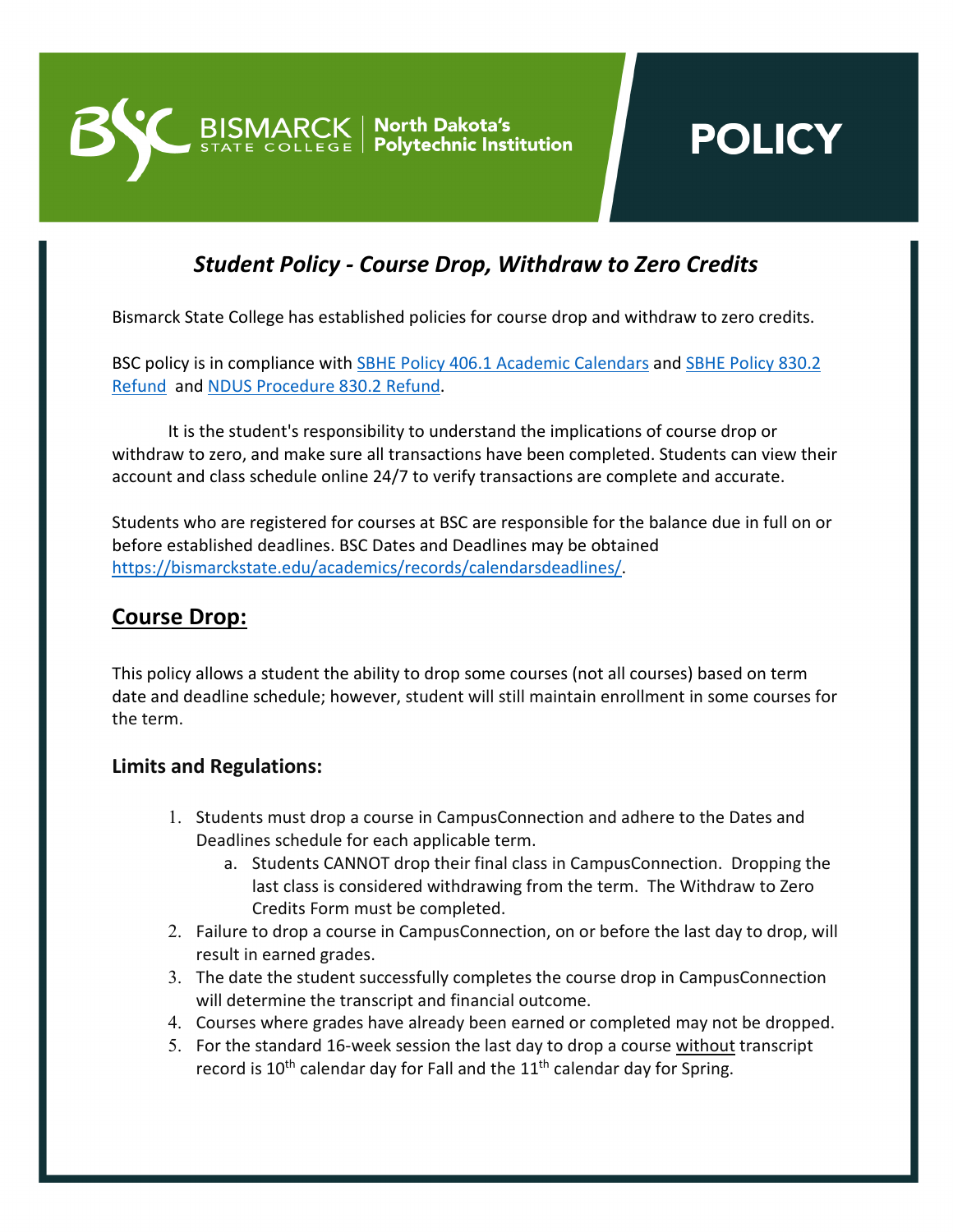#### **North Dakota's Polytechnic Institution**

# **POLICY**

- 6. For the standard 16-week session in Fall and Spring terms, the last day to drop a course with transcript record ("W" will be recorded) is the Friday of the  $12<sup>th</sup>$  class week of the term.
- 7. For non-standard sessions, the last day to drop a course with or without transcript record will be prorated based on the 16-week session. (refer to the Dates and Deadline schedule at

[http://www.bismarckstate.edu/current/records/calendarsdeadlines/\)](http://www.bismarckstate.edu/current/records/calendarsdeadlines/)

- 8. Refunds are based on the course start and end date listed in CampusConnection. This includes ALL calendar days, not just class days.
	- a. Students receive a 100% refund up through 8.999% of the class. After 8.999% of the course length has elapsed NO refund will be issued for a dropped course.
	- b. The [Dates and Deadlines Schedule](https://bismarckstate.edu/academics/records/calendarsdeadlines/) for each term is available on the BSC website and provides the 100% tuition refund date for each course session offered at BSC.
- 9. Course drops may affect your financial aid eligibility based on your enrollment status.

## **Withdraw to Zero Credits:**

This policy allows students to withdraw to zero credits for the term. Students withdrawing completely from Bismarck State college must complete the Withdraw to Zero Credits form found on the BSC website.

### **Limits and Regulations:**

1.The Withdraw to Zero Credits form can only be used if:

- a. Grades (A-F or S/U) have not been earned in any courses.
- b. All courses fall within the Withdraw to Zero Credits deadline.
- 2. Students who have received grades  $(A F$  or  $S/U$  in any course(s) for a term in which they are attempting to Withdraw to Zero Credits, must complete the course drop process in CampusConnection for any course(s) that are not yet graded and must follow all limits and regulations as established in the course drop section.
- 3. Withdraws submitted after the deadline will not be processed and will result in earned grades.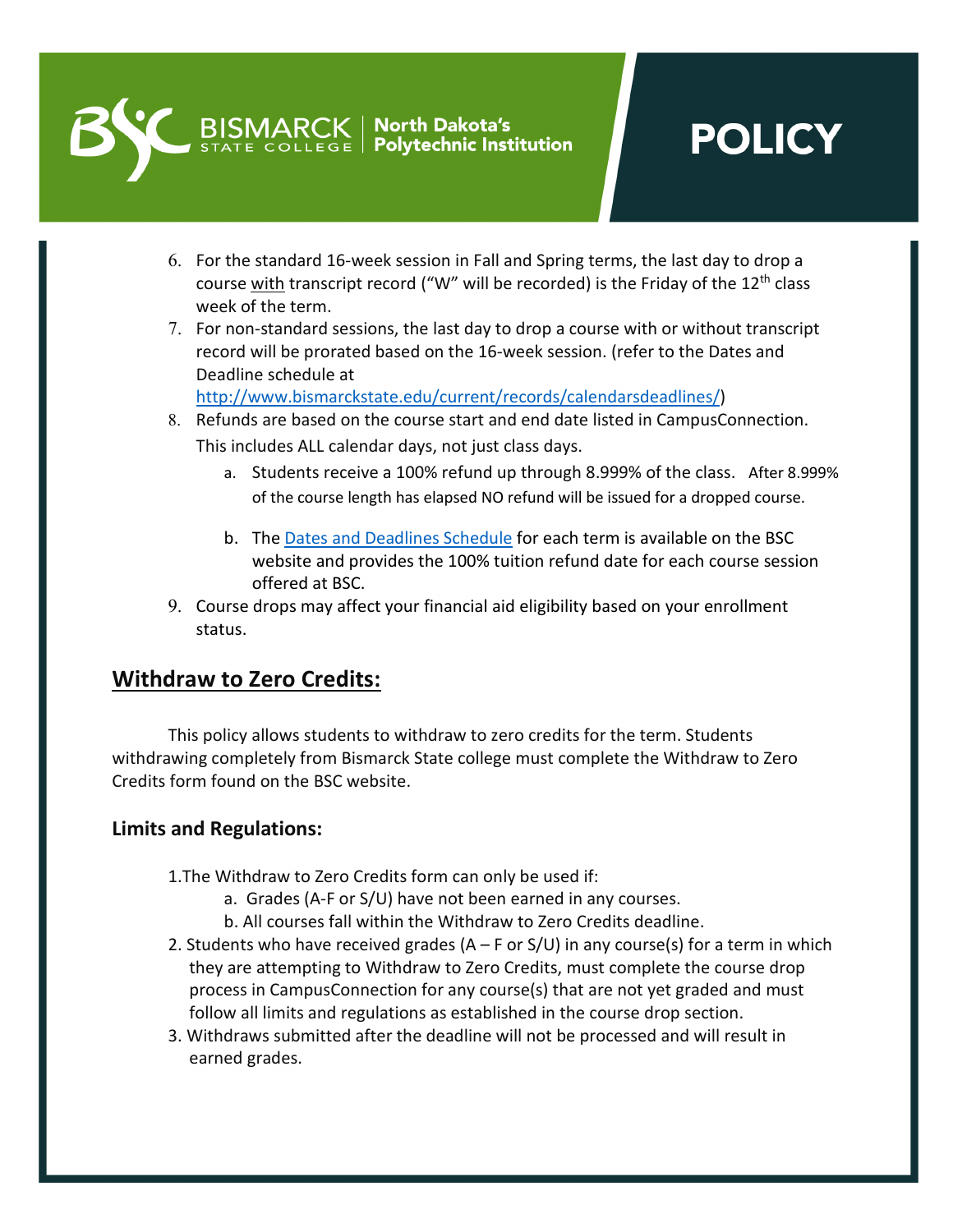#### **North Dakota's**  $\vert$  Polytechnic Institution

## **POLICY**

- 4. The withdraw date will be posted on the student's transcript.
- 5. The date the Withdraw to Zero Credits form is submitted to the Academic Records Office will determine the transcript and financial outcome.
- 6. Prior classes that have been dropped are not a part of the withdraw process.
- 7. Refunds are based on courses enrolled at the time the withdraw is processed.
- 8. Eligibility for a refund is calculated by the number of calendar days that have elapsed since the course has started and divides that by the total number of calendar days (not just course days) in the course.
	- 100% refund up thru 8.999% of the class length
	- 75% refund from 9.0% thru 34.999% of the class length
	- 50% refund from 35. 0% thru 59.999% of the class length
	- 0% refund from 60.0% thru 100% of the class length
- 10. For the standard 16-week session in the Fall and Spring terms, the last day to withdraw is the Friday of the  $12<sup>th</sup>$  class week of the term. For non-standard sessions, the last day to withdraw will be prorated based on the 16-week session. (refer to the Dates and Deadline schedule at

<http://www.bismarckstate.edu/current/records/calendarsdeadlines/>

11. Withdraw to Zero Credits may result in a return of Title IV funds calculation and subsequent financial aid adjustment.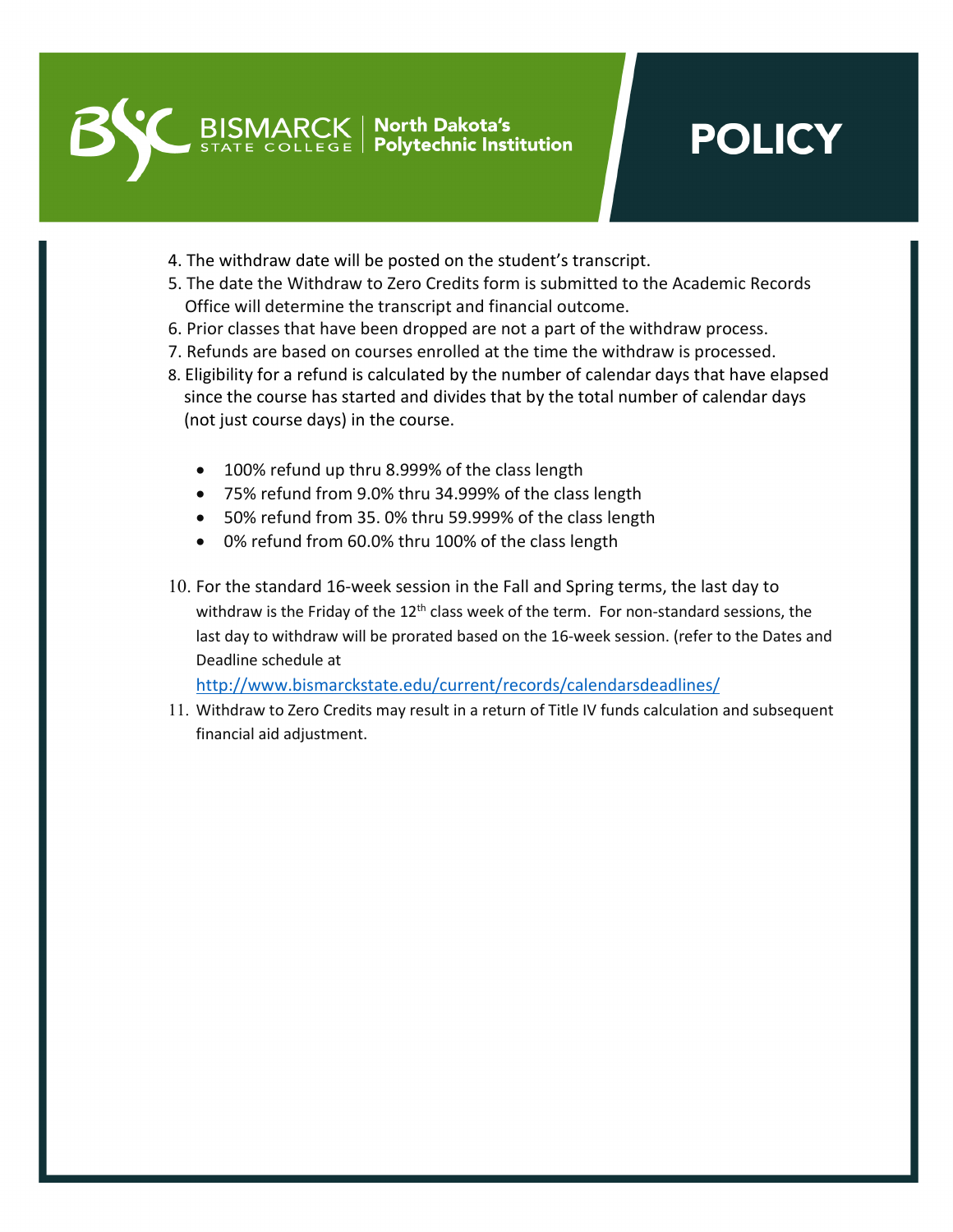

# **POLICY**

#### **History of This Policy:**

First policy draft June 8, 1991 as Withdrawal and Auditing.

Revisions – January 7, 2008 (divided into two separate policies: Course Drop, Withdrawal to Zero Credits and Hardship Drop/Withdrawal and Auditing); November 22, 2010; January 5, 2011; reviewed by the Operations Council on January 17, 2012 and approved by the Executive Council on January 23, 2012; reviewed by the Operations Council on October 10, 2012 and approved by the Executive Council on November 30, 2012 (effective Fall 2013); reviewed by the Operations Council on July 13, 2016 and approved by the Executive Council on August 17, 2016; reviewed by the Operations Council on January 11, 2017 and approved by the Executive Council on January 18, 2017; reviewed by the Operations Council January 22, 2020 and approved by the Executive Council on January 22, 2020. Last updated on 10/7/21.

#### **Reference:**

[SBHE Policy 406.1 Academic Calendars](https://ndusbpos.sharepoint.com/:w:/s/NDUSPoliciesandProcedures/EQov6TJWoctOnfwNagJ2oKoBvHHdKKf06n_gwuidVc2g6w?wdLOR=c4EC3C469-A405-4730-B4AF-0B100B7CBE5A) SBHE Policy 830.2 Refund Policy NDUS Procedure 830.2 Refunds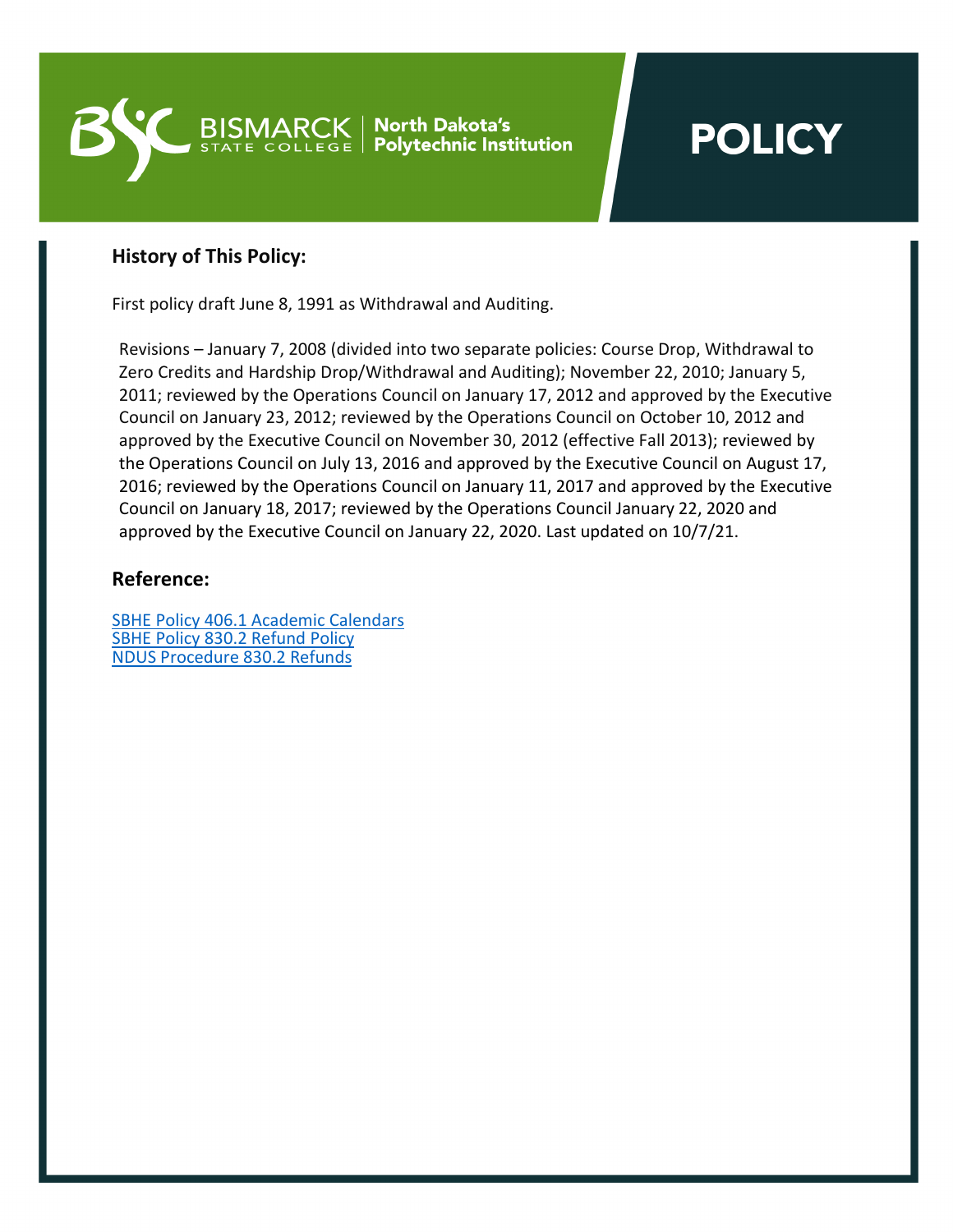

## **PROCEDURE**

## *BSC Procedure - Course Drop, Withdraw to Zero Credits*

### **Course Drop:**

This procedure allows a student the ability to drop some courses (not all courses) based on term date and deadline regulations; however, student will still maintain enrollment in some courses for the term.

### **Procedures:**

- 1. Review this policy and the Dates and Deadlines calendar online: <https://bismarckstate.edu/academics/records/calendarsdeadlines/>
- 2. Drop class using CampusConnection.
	- a. Help sheets are available online at: [https://bismarckstate.edu/academics/academicresources/campusconnectionhel](https://bismarckstate.edu/academics/academicresources/campusconnectionhelp/) [p/](https://bismarckstate.edu/academics/academicresources/campusconnectionhelp/)

### **Withdraw to Zero Credits:**

This procedure allows students to withdraw to zero credits for the term. Students withdrawing completely from Bismarck State college must complete the Withdraw to Zero Credits form found on the BSC website.

### **Procedures:**

- 1. Review this policy and the Dates and Deadlines calendar online: <https://bismarckstate.edu/academics/records/calendarsdeadlines/>
- 2. Submit the Withdraw to Zero Credits form by completing the following steps:
	- a. Sign into CampusConnection: [Homepage \(connectnd.us\)](https://studentadmin.connectnd.us/psc/NDCSPRD/EMPLOYEE/SA/c/NUI_FRAMEWORK.PT_LANDINGPAGE.GBL?GHSAML=1)
	- b. Select eforms tile
	- c. Select "Cancellation/Withdrawal Form"